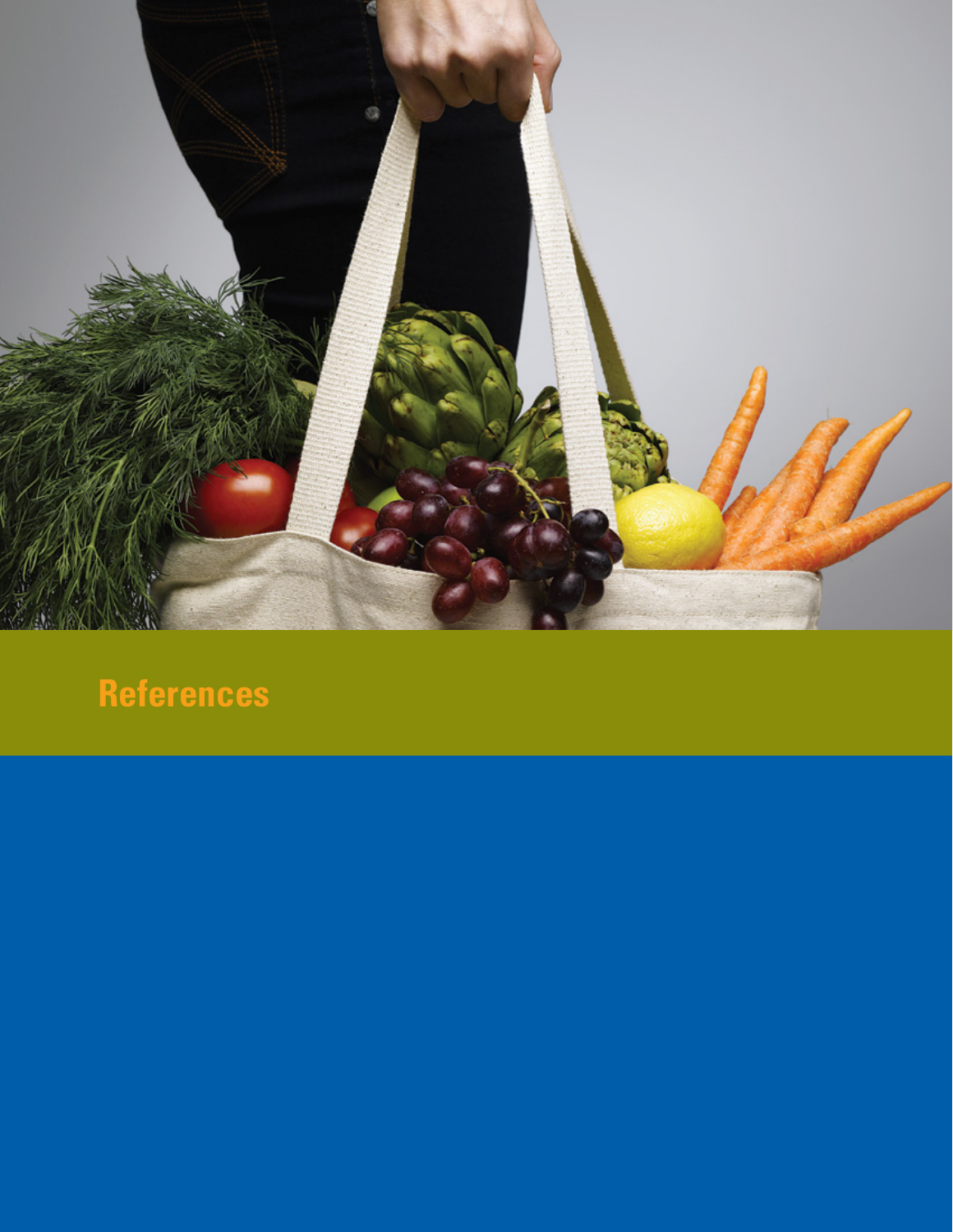- 1. Centers for Disease Control and Prevention. *State indicator report of fruits and vegetables 2013*. Atlanta, GA 2013.
- 2. Ver Ploeg M, Breneman V, Dutko P, et al. Access to affordable and nutritious food: Updated estimates of distance to supermarkets using 2010 data. Vol ERR-143: U.S. Department of Agriculture, Economic Research Service; 2012.
- 3. United States Department of Health and Human Services. *The Surgeon General's call to action to prevent and decrease overweight and obesity*. Rockville, MD: U.S. Department of Health and Human Services, Public Health Service, Office of the Surgeon General; 2001.
- 4. Bell J, Mora G, Hagan E, Rubin V, Karpyn A. *Access to healthy food and why it matters: A review of the research*. PolicyLink and The Food Trust; 2013.
- 5. Bolen E, Hecht K. *Neighborhood groceries: New access to healthy food in low-income communities*. California Food Policy Advocates; 2003.
- 6. Morland K, Wing S, Roux AD. The contextual effect of the local food environment on residents' diets: The Atherosclerosis Risk in Communities Study. *American Journal of Public Health*. 2002;92:1761–1767.
- 7. Michimi A, Wimberly MC. Associations of supermarket accessibility with obesity and fruit and vegetable consumption in the conterminous United States. *International Journal of Health Geographics*. 2010;9:49.
- 8. Powell LM, Han E, Chaloupka FJ. Economic contextual factors, food consumption, and obesity among US adolescents. *The Journal of Nutritio*n. 2010;140(6):1175–1180.
- 9. Robinson PL, Dominguez F, Teklehaimanot S, Lee M, Brown A, Goodchild M. Does distance decay modelling of supermarket accessibility predict fruit and vegetable intake by individuals in a large metropolitan area. *Journal of Health Care for the Poor and Underserve*d. 2013;24:172–185.
- 10. Bodor JN, Rose D, Farley TA, Swalm C, Scott SK. Neighbourhood fruit and vegetable availability and consumption: The role of small food stores in an urban environment. *Public Health Nutrition*. Apr 2007;11(4):413–420.
- 11. Giskes K, van Lenthe F, Avendano-Pabon M, Brug J. A systematic review of environmental factors and obesogenic dietary intakes among adults: Are we getting closer to understanding obesogenic environments? *Obesity Review*s. 2011;12:e95–e106.
- 12. Inagami S, Cohen DA, Finch BK, Asch SM. You are where you shop: Grocery store locations, weight, and neighborhoods. *American Journal of Preventive Medicin*e. 2006;31(1):10–17.
- 13. Larson NI, Story MT, Nelson MC. Neighborhood environments: Disparities in access to healthy foods in the U.S. *American Journal of Preventive Medicine*. 2009;36(1):74–81.
- 14. Morland K, Diez Roux AV, Wing S. Supermarkets, other food stores, and obesity: The Atherosclerosis Risk in Communities Study. *American Journal of Preventive Medicine*. 2006;30(4):333–339.
- 15. Powell LM, Auld C, Chaloupka FJ, O'Malley PM, Johnston LD. Associations between access to food stores and adolescent body mass index. *American Journal of Preventive Medicine*. 2007;33(4S):S301–S307.
- 16. Bodor JN, Rice JC, Farley TA, Swalm CM, Rose D. The association between obesity and urban food environments. *Journal of Urban Health: Bulletin of the New York Academy of Medicine*. 2010;87(5):771–781.
- 17. Treuhaft S, Karpyn A. *The Grocery Gap: Who Has Access to Healthy Food and Why It Matter*s. The Food Trust; 2010.
- 18. United States Department of Agriculture/Agricultural Marketing Service. Food deserts. [http://apps.ams.usda.gov/](http://apps.ams.usda.gov/fooddeserts/foodDeserts.aspx) [fooddeserts/foodDeserts.aspx.](http://apps.ams.usda.gov/fooddeserts/foodDeserts.aspx) Accessed March 13, 2013.
- 19. Centers for Disease Control and Prevention. Recommended Community Strategies and Measurements to Prevent Obesity in the United States. *Morbidity and Mortality Weekly Report*. 2009;58(RR-7):1–27.
- 20. Institute of Medicine. *Accelerating progress in obesity prevention: solving the weight of the nation*. Washington, DC: The National Academies Press; 2012.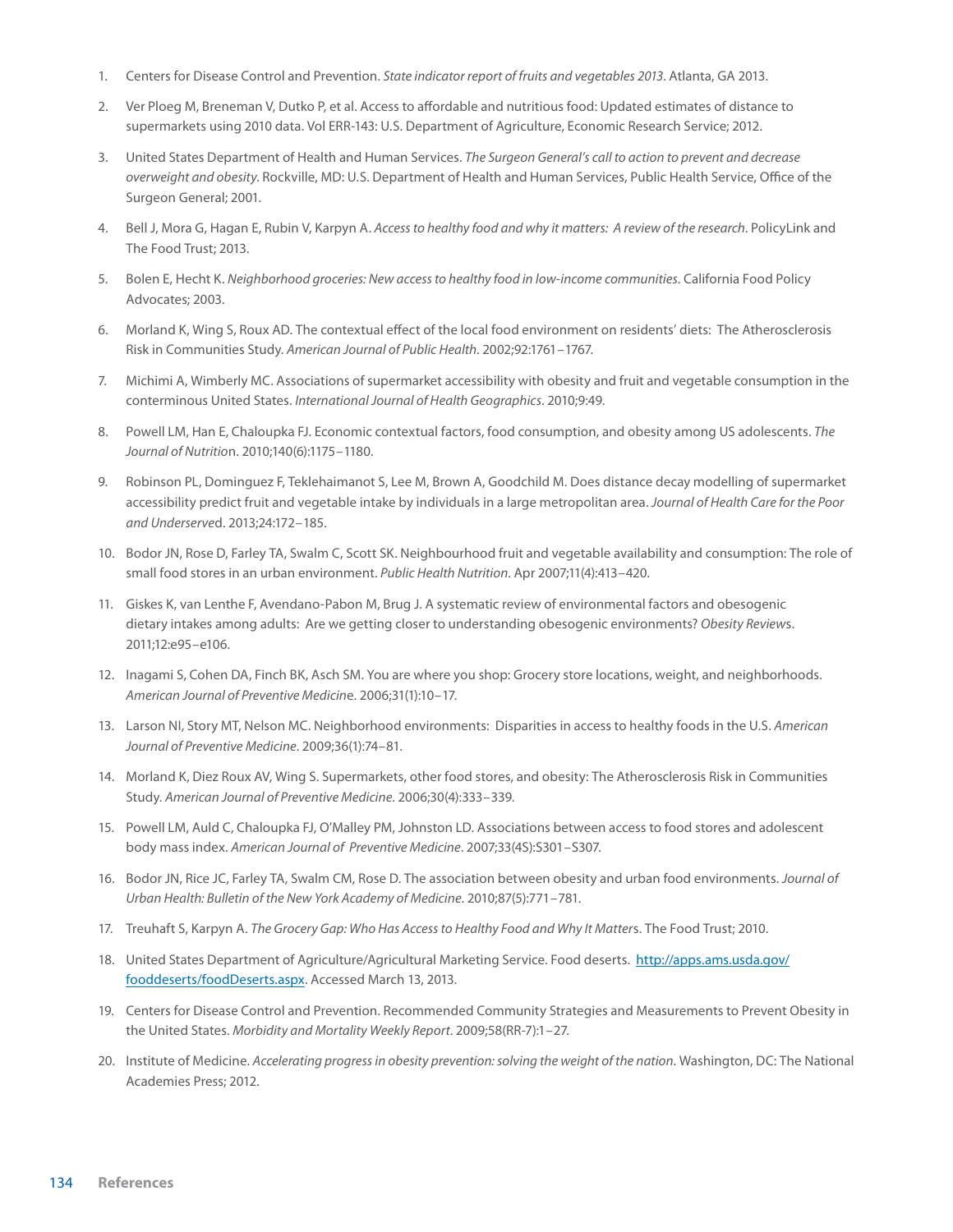- 21. Centers for Disease Control and Prevention. *Strategies to prevent obesity and other chronic diseases: The CDC guide to strategies to increase the consumption of fruits and vegetables*. Atlanta: U.S. Department of Health and Human Services; 2011.
- 22. Harper A, Shattuck A, Holt-Giménez E, Alkon A, Lambrick F. *Food policy councils: Lessons learned*. Food First/Institute for Food and Development Policy and The Community Food Security Coalition; 2009.
- 23. Centers for Disease Control and Prevention/Division of Nutrition Physical Activity and Obesity. DNPAO state program highlights: Food policy councils. 2010.
- 24. Schiff R. The role of food policy councils in developing sustainable food systems. *Journal of Hunger and Environmental Nutrition*. 2008;3(2/3):1–30.
- 25. MarinLink. *Marin County Food Assessment Project: Fixing food togethe*r; 2012.
- 26. MarinLink. Marin food system: About the Marin County Food System Assessment Project. [http://marinfoodsystem.](http://marinfoodsystem.wordpress.com/about) [wordpress.com/about](http://marinfoodsystem.wordpress.com/about)-2/. Accessed March 19, 2013.
- 27. Milstein RL, Wetterhall SF. Framework for program evaluation in public health. *Morbidity and Mortality Weekly Report (MMWR*). September 17, 1999;48(RR11):1–40.
- 28. Centers for Disease Control and Prevention. Developing an effective evaluation plan: Setting the course for effective program evaluation. Atlanta, GA: Centers for Disease Control and Prevention, National Center for Chronic Disease Prevention and Health Promotion, Office on Smoking and Health; Divison of Nuturion, Physical Activity, and Obesity; 2011.
- 29. The Reinvestment Fund. Healthy food retail financing at work: Pennsylvania Fresh Food Financing Initiative. *Financing Healthy Food Options: Implementation Handbook.* Community Development Financial Institutions Fund; 2011.
- 30. The Reinvestment Fund. The economic impacts of supermarkets on their surrounding communities. *Reinvestment Brief*, Issue 4.
- 31. Ferris AM, Martin KS. *Healthy food in Hartford: Evaluating changes to the local food environment; 2007–2010 final report*. University of Connecticut, Center for Public Health and Health Policy; 2010.
- 32. Martin KS, Havens EK, Boyle KE, et al. If you stock it, will they buy it? Healthy food availability and customer purchasing behaviour within corner stores in Hartford, CT, USA. *Public Health Nutrition*. 2012;15(10):1973-1978.
- 33. Obadia J, Damon L, Webber D. *Supplemental nutrition assistance program benefits at Massachusetts farmers' markets: Program evaluation*. Massachusetts Department of Agricultural Resources; 2011.
- 34. New York City Department of Health and Mental Hygiene. *Report to the New York City Council on Green Carts FY2011*. 2011.
- 35. Lucan SC, Maroko A, Shanker R, Jordan WB. Green Carts (mobile produce vendors) in the Bronx-Optimally positioned to meet neighborhood fruit-and-vegetable needs? *Journal of Urban Health: Bulletin of the New York Academy of Medicine*. 2011;88(5):977–981.
- 36. Weinberg Z. No place to shop: Food access lacking in the inner city. *Race, Poverty & the Environment*. 2000;7(2):22–24.
- 37. Food Marketing Institute. *Access to healthier foods: Opportunities and challenges for food retailers in underserved areas*. July 2011.
- 38. Centers for Disease Control and Prevention/Division of Nutrition Physical Activity and Obesity. S*tate initiatives supporting healthier food retail: An overview of the national landscape*.
- 39. Robert Wood Johnson Foundation and The Food Trust. *Harnessing the power of supermarkets to help reverse childhood obesi*ty. 2011.
- 40. Glanz K, Bader MDM, Iyer S. Retail grocery store marketing strategies and obesity: An integrative review. *American Journal of Preventive Medicine*. 2012;42(5):503–512.
- 41. United States Department of Agriculture/Food and Nutrition Service/Office of Policy Support. *Healthy Incentives Pilot (HIP) interim report—summary*. 2013.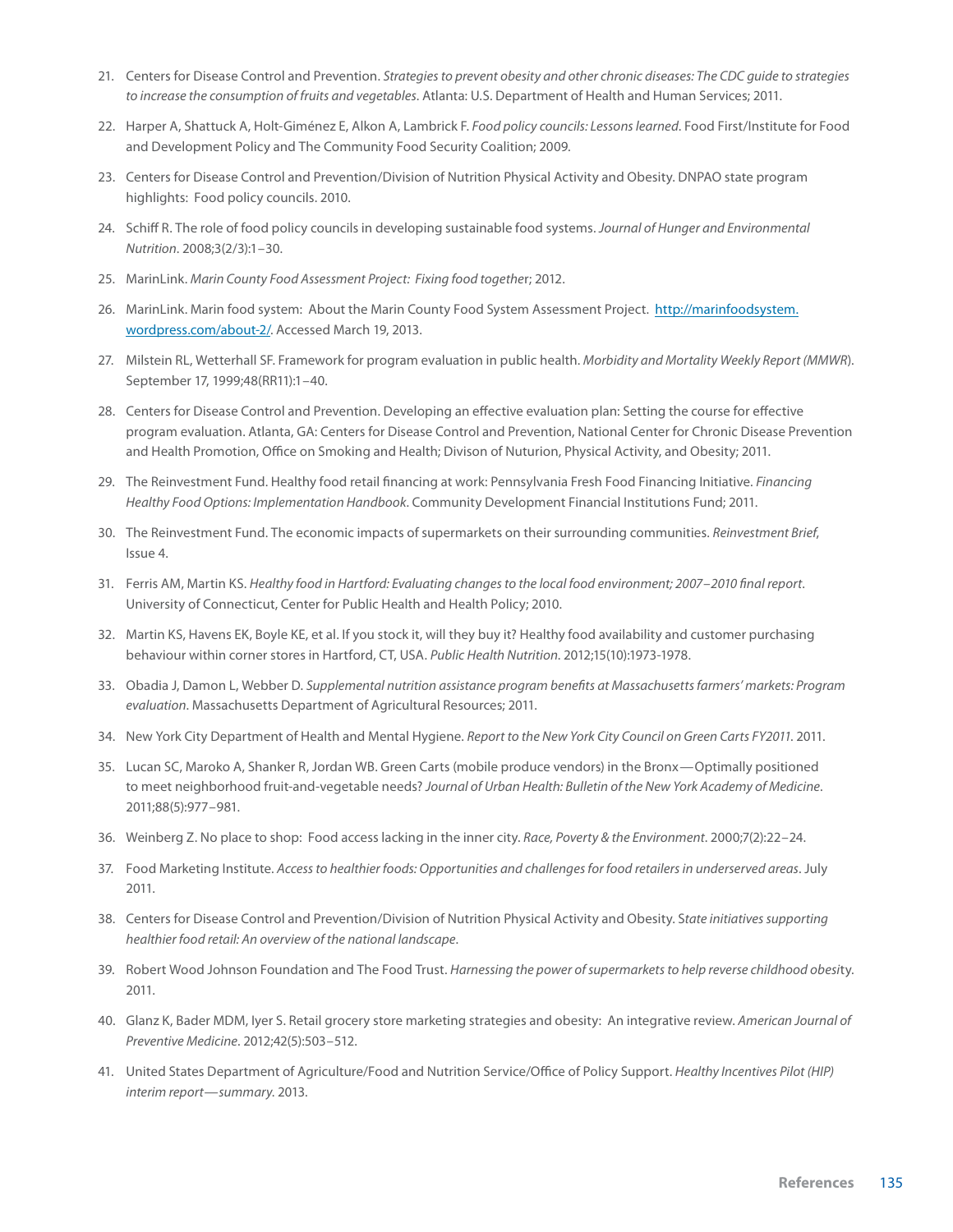- 42. Texas Health and Human Services Commission and Texas Department of Agriculture. Report of the Healthy Food Advisory Committee: Fresh food availabilty in Texas; 2010.
- 43. Food Marketing Institute. *2013 Survey report: Retailer contributions to health & wellness*. 2013.
- 44. Hy-Vee. Madison Hy-Vee earns LEED® Gold certification 2012; [http://www.hy-vee.com/company/press-room/press-releases/](http://www.hy-vee.com/company/press-room/press-releases/madison-hy-vee-earns-leed-gold-certification.aspx) [madison-hy-vee-earns-leed-gold-certification.aspx.](http://www.hy-vee.com/company/press-room/press-releases/madison-hy-vee-earns-leed-gold-certification.aspx)
- 45. Harries C, Holtzman E, Lang B, Perry D. *Stimulating supermarket development in Illinois: Healthier people, healthier communities, & a healthier economy*. The Food Trust; 2009.
- 46. Fleischhacker SE, Flournoy R, Moore LV. Meaningful, measurable, and manageable approaches to evaluating healthy food financing initiatives: An overview of resources and approaches. *Journal of Public Health Management and Practice*. 2012;00(00):1–9.
- 47. California FreshWorks Fund. California FreshWorks Fund. 2012; [http://cafreshworks.com/wp-content/uploads/2014/01/](http://cafreshworks.com/wp-content/uploads/2014/01/CFWF_FactSHT_9.pdf) [CFWF\\_FactSHT\\_9.pdf.](http://cafreshworks.com/wp-content/uploads/2014/01/CFWF_FactSHT_9.pdf) Accessed August 26, 2014.
- 48. California FreshWorks Fund. California FreshWorks Fund: Program guidelines. [http://cafreshworks.com/wp-content/](http://cafreshworks.com/wp-content/uploads/2014/01/cafwf_program_guidelines_072511.pdf) [uploads/2014/01/cafwf\\_program\\_guidelines\\_072511.pdf.](http://cafreshworks.com/wp-content/uploads/2014/01/cafwf_program_guidelines_072511.pdf) Accessed August 26, 2014.
- 49. New Jersey Economic Development Authority. Statewide supermarket summit kicks off Governor Corzine's New Jersey Food Access Initiative. [http://www.njeda.com/web/aspx\\_pg/Templates/Press\\_Rls.aspx?topid=721&Doc\\_](http://www.njeda.com/web/aspx_pg/Templates/Press_Rls.aspx?topid=721&Doc_Id=1091&ParentDocID=163.) [Id=1091&ParentDocID=163.](http://www.njeda.com/web/aspx_pg/Templates/Press_Rls.aspx?topid=721&Doc_Id=1091&ParentDocID=163.) Accessed April 1, 2013.
- 50. New Jersey Economic Development Authority. Lt. Governor Kim Guadagno helps launch enhanced public-private partnership that aims to increase access to healthy food in underserved communities. [http://www.njeda.com/web/Aspx\\_](http://www.njeda.com/web/Aspx_pg/Templates/Press_Rls.aspx?topid=721&Doc_Id=1685&ParentDocID=164.) [pg/Templates/Press\\_Rls.aspx?topid=721&Doc\\_Id=1685&ParentDocID=164.](http://www.njeda.com/web/Aspx_pg/Templates/Press_Rls.aspx?topid=721&Doc_Id=1685&ParentDocID=164.) Accessed April 1, 2013.
- 51. The Reinvestment Fund. Obtain financing: Healthy food retail. [http://www.trfund.com/financing/Healthy\\_food/Healthy\\_](http://www.trfund.com/financing/Healthy_food/Healthy_Food_Retail.html) [Food\\_Retail.html](http://www.trfund.com/financing/Healthy_food/Healthy_Food_Retail.html). Accessed April 18, 2013.
- 52. United States Department of Agriculture/Agricultural Marketing Service. Creating access to healthy, affordable food. [http://](http://apps.ams.usda.gov/fooddeserts/AccessHealthyFood.pdf) [apps.ams.usda.gov/fooddeserts/AccessHealthyFood.pdf.](http://apps.ams.usda.gov/fooddeserts/AccessHealthyFood.pdf) Accessed March 28, 2013.
- 53. United States Senate Committee on Agriculture Nutrition & Forestry. *Agriculture Reform, Food and Jobs Act of 2013*. 2013.
- 54. Kaufman PR. Rural poor have less access to supermarkets, large grocery stores. *Rural Development Perspectives*. 1999;13(3):19-26.
- 55. United States Department of Agriculture/Economic Research Service. *Access to affordable and nutritious food: Measuring and understanding food deserts and their consequences: Report to congress*. 2009.
- 56. PolicyLink. Healthy food retailing: Improving existing small stores. *Equitable Development Toolkit* [http://policylink.info/](http://policylink.info/EDTK/HealthyFoodRetailing/ExistingStores.html) [EDTK/HealthyFoodRetailing/ExistingStores.html.](http://policylink.info/EDTK/HealthyFoodRetailing/ExistingStores.html) Accessed April 2, 2013.
- 57. Healthy Corner Stores Network. Healthy corner stores Q & A. 2010;<http://www.healthycornerstores.org/healthy>-cornerstores-q-a. Accessed April 2, 2013.
- 58. Gittelsohn J, Rowan M, Gadhoke P. Interventions in small food stores to change the food environment, improve diet, and reduce risk of chronic disease. *Preventing Chronic Disease*. 2012;9:E59.
- 59. Cole N, Jacobson J, Nichols-Barrer I, Fox MK. *WIC food packages policy options study: Final report*. United States Department of Agriculture, Food and Nutrition Service; 2011.
- 60. United States Department of Agriculture/Food and Nutrition Service. Special Supplemental Nutrition Program for Women, Infants and Children (WIC) revisions in the WIC food packages rule to increase cash value vouchers for women. 2009, 74.
- 61. United States Department of Agriculture Food and Nutrition Services. Benefits & services: Questions and answers about the WIC food packages. [http://www.fns.usda.gov/wic/benefitsandservices/foodpkgquestions.htm.](http://www.fns.usda.gov/wic/benefitsandservices/foodpkgquestions.htm) Accessed April 3, 2013.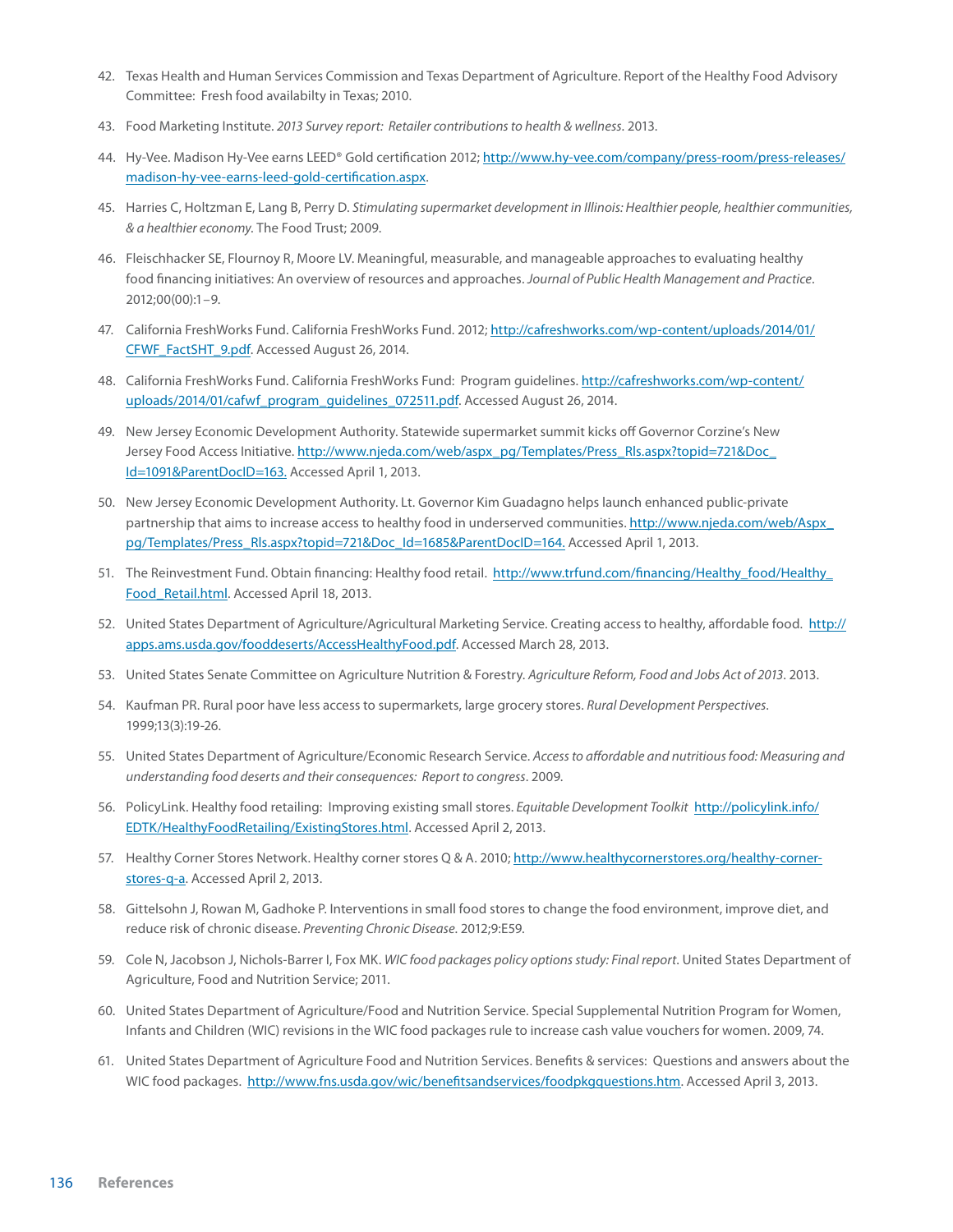- 62. Borradaile KE, Sherman S, Vander Veur SS, et al. Snacking in children: The role of urban corner stores. *Pediatrics*. 2009;124(5):1293–1298.
- 63. Burtness D. *Healthy food for all: Healthy corner store strategies from across the United States*. Minneapolis, Minnesota: Institute for Agriculture and Trade Policy; 2009.
- 64. Hillier A, McLaughlin J, Cannuscio CC, Chilton M, Krasny S, Karpyn A. The impact of WIC food package changes on access to healthful food in 2 low-income urban neighborhoods. *Journal of Nutrition Education and Behavior*. 2012;44(3):210–216.
- 65. Gleason S, Morgan R, Bell L, Pooler J. *Impact of the revised WIC food package on small WIC vendors: Insight from a four-state evaluation*. Altarum Institute; 2011.
- 66. Public Health Law and Policy. *Healthy corner stores: The state of the movement*. Public Health Law & Policy; 2009.
- 67. Martin K, Born B. *Delridge Healthy Corner Store Project: A toolkit for community organizers & storeowners*. Delridge Neighborhoods Development Association & Department of Urban Design and Planning, University of Washington; 2009.
- 68. Custer S. *Healthy Corner Stores for Healthy New Orleans Neighborhoods: A Toolkit for neighborhood groups that want to take action to improve their food environment*. Congressional Hunger Center; 2009.
- 69. Public Health Law and Policy and California WIC Association. *Changes in the WIC food packages: A toolkit for partnering with neighborhood stores*. 2009.
- 70. New York City Department of Health & Mental Hygiene. *New York City Healthy Bodega Initiative 2010 Report*. 2010.
- 71. Bodor JN, Ulmer VM, Dunaway LF, Farley TA, Rose D. The rationale behind small food store interventions in low-income urban neighborhoods: Insights from New Orleans. *Journal of Nutrition*. Jun 2010;140:1185–1188.
- 72. Gittelsohn J, Franceschini MCT, Rasooly IR, et al. Understanding the food environment in a low-income urban setting: Implications for food store interventions. *Journal of Hunger and Environmental Nutrition*. 2008;2(2–3):33–50.
- 73. Project For Public Spaces. Measuring the impact of public markets and farmers markets on local economies. 2009; [http://](http://www.pps.org/articles/measuring) [www.pps.org/articles/measuring](http://www.pps.org/articles/measuring)-the-impact-of-public-markets-and-farmers-markets-on-local-economies/. Accessed April 4, 2013.
- 74. Claro J. *Vermont farmers' markets and grocery stores: A price comparison*. Northeast Organic Farming Association of Vermont; 2011.
- 75. Flaccavento A. *Is local food affordable for ordinary folks? A comparison of farmers markets and supermarkets in nineteen communities in the southeast*. SCALE, Inc.; 2011.
- 76. Anderson JV, Bybee DI, Brown RM, et al. 5 A Day fruit and vegetable intervention improves consumption in a low income population. *Journal of the American Dietetic Association*. 2001;101(2):195-202.
- 77. Herman DR, Harrison GG, Afifi AA, Jenks E. Effect of a targeted subsidy on intake of fruits and vegetables among low-income women in the Special Supplemental Nutrition Program for Women, Infants, and Children. *American Journal of Public Health*. 2008;98(1):98–105.
- 78. Briggs S, Fisher A, Lott M, Miller S, Tessman N. *Real food, real choice: Connecting SNAP recipients with farmers markets*. Community Food Security Coalition and Farmers Market Coalition; June 2010.
- 79. Project For Public Spaces. *Public markets & community-based food systems: Making them work in lower-income neighborhoods*. The W.K. Kellogg Foundation; 2003.
- 80. The Community Science Evaluation Group. Healthy food incentives: Cluster evaluation. Food Fair Network, <Marketumbrella.org>, Roots of Change, and Wholesome Wave; 2011.
- 81. Wholesome Wave. *Double Value Coupon Program: 2011 outcomes*. 2011.
- 82. Massachusetts Department of Agricultural Resources. Using your SNAP benefits at the farmers' market. [http://www.mass.](http://www.mass.gov/agr/massgrown/docs/snap-consumer-info.pdf) [gov/agr/massgrown/docs/snap-consumer-info.pdf](http://www.mass.gov/agr/massgrown/docs/snap-consumer-info.pdf). Accessed April 4, 2013.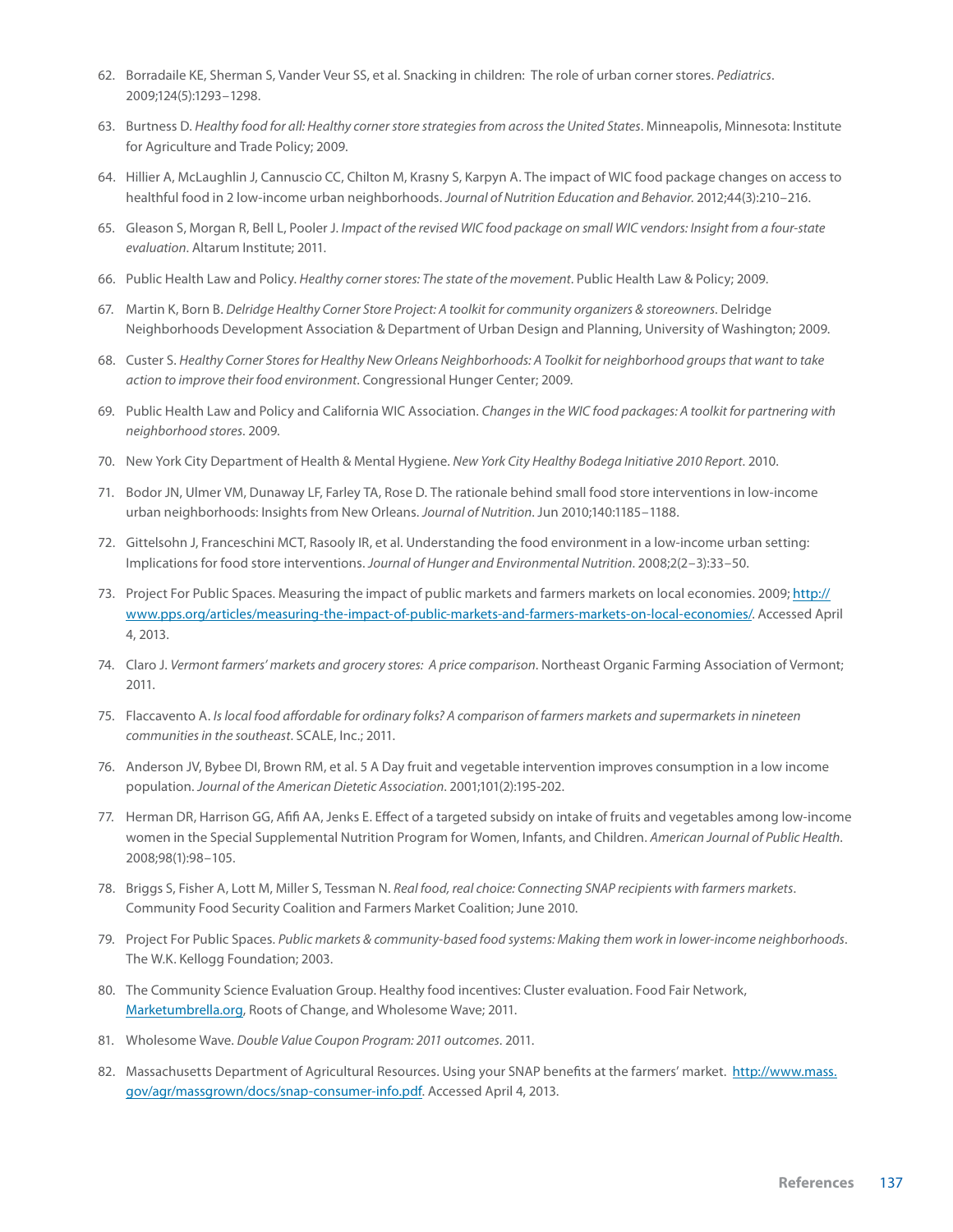- 83. Kim G. *Boston Bounty Bucks: Increasing access to and affordability of fresh fruits and vegetables for SNAP participants*. The Food Project; 2010.
- 84. Center for Training and Research Translation/Center for Health Promotion and Disease Prevention at the University of North Carolina at Chapel Hill. Health Bucks: New York City Department of Health and Mental Hygiene (DOHMH). [http://www.](http://www.centertrt.org/?p=intervention&id=1109.) [centertrt.org/?p=intervention&id=1109.](http://www.centertrt.org/?p=intervention&id=1109.) Accessed April 4, 2013.
- 85. Fleischhacker S, Byrd RR, Ramachandran G, et al. Tools for healthy tribes: Improving access to healthy foods in Indian country. *American Journal of Preventive Medicine*. 2012;43(3S2):S123–S129.
- 86. Payne GH, Wethington H, Olsho L, Jernigan J, Farris R, Walker DK. Implementing a farmers' market incentive program: Perspectives on the New York City Health Bucks Program. *Preventing Chronic Disease*. 2013;10: [http://www.cdc.gov/pcd/](http://www.cdc.gov/pcd/issues/2013/12_0285.htm) [issues/2013/12\\_0285.htm.](http://www.cdc.gov/pcd/issues/2013/12_0285.htm)
- 87. New York City Department of Health & Mental Hygiene. *New York City Health Department Farmers' Market Programs*. 2012.
- 88. Farmers Market Federation of NY. *Farmers market manager training manual*. 2009.
- 89. Farmers Market Coalition. Farmers market Q & A: What is a farmers market? [http://farmersmarketcoalition.org/education/](http://farmersmarketcoalition.org/education/market) [market](http://farmersmarketcoalition.org/education/market)-manager-faq/. Accessed April 8, 2013.
- 90. National Policy & Legal Analysis Network to Prevent Childhood Obesity (NPLAN). Establishing land use protections for farmers' markets. 2009.
- 91. Fisher A. *Hot peppers and parking lot peaches: evaluating farmers' markets in low income communities*. Community Food Security Coalition; January 1999.
- 92. Michigan Farmers Market Association. Accept food assistance benefits. <http://mifma.org/food>-assistance-partnership/. Accessed April 8, 2013.
- 93. Smalley S. *Bridging the gap: Connecting Michigan families with local food and farmers*. East Lansing, MI: Michigan Farmers Market Association; 2014.
- 94. Novo Dia Group. Mobile Market+. <http://www.novodiagroup.com/mobile>-market/. Accessed April 18, 2013.
- 95. Novo Dia Group. Mobile payment solution from Novo Dia Group enables Michigan farmers markets to tap into the SNAP and WIC market. 2012;<http://www.novodiagroup.com/mobile>-payment-solution-from-novo-dia-group-enables-michiganfarmers-markets-to-tap-into-the-snap-and-wic-market/. Accessed April 8, 2013.
- 96. Novo Dia Group. Novo Dia Group partners with Fair Food Network to offer loyalty solution to farmers market community. [http://www.novodiagroup.com/novo-](http://www.novodiagroup.com/novo)dia-group-partners-with-fair-food-network-to-offer-loyalty-solution-to-farmersmarket-community/. Accessed February 19, 2014.
- 97. MarketLink. Frequently asked questions. [http://marketlink.org/training-and-support/faqs/](http://marketlink.org/training-and-support/faqs). Accessed February 19, 2014.
- 98. Tester JM, Stevens SA, Yen IH, Laraia BL. An analysis of public health policy and legal issues relevant to mobile food vending. *American Journal of Public Health*. 2010;100(11):2038-2046.
- 99. Public Health Law & Policy and The National Policy & Legal Analysis Network to Prevent Childhood Obesity. *Healthy mobile vending policies: A win-win for vendors and childhood obesity prevention advocates*. 2009.
- 100. Arcadia Center for Sustainable Food and Agriculture. Mobile market. [http://arcadiafood.org/programs/mobile-](http://arcadiafood.org/programs/mobile)market. Accessed August 26, 2014.
- 101. Mari Gallagher Research & Consulting Group. *The Peapod & Neighbor Capital Healthy Families Project: Special briefing for Chicago Lawn Community Forum*. 2010.
- 102. National Policy and Legal Analysis Network to Prevent Childhood Obesity (NPLAN). *Model produce cart ordinance: Increasing access to fresh produce by creating a permit pogram for sidewalk produce vendors*. 2010.
- 103. City of Chicago/Chicago Department of Business Affairs and Consumer Protection. Chicago's guide to restaurants and retail food establishments: Retail Food Establishment License (4-8, 7-40).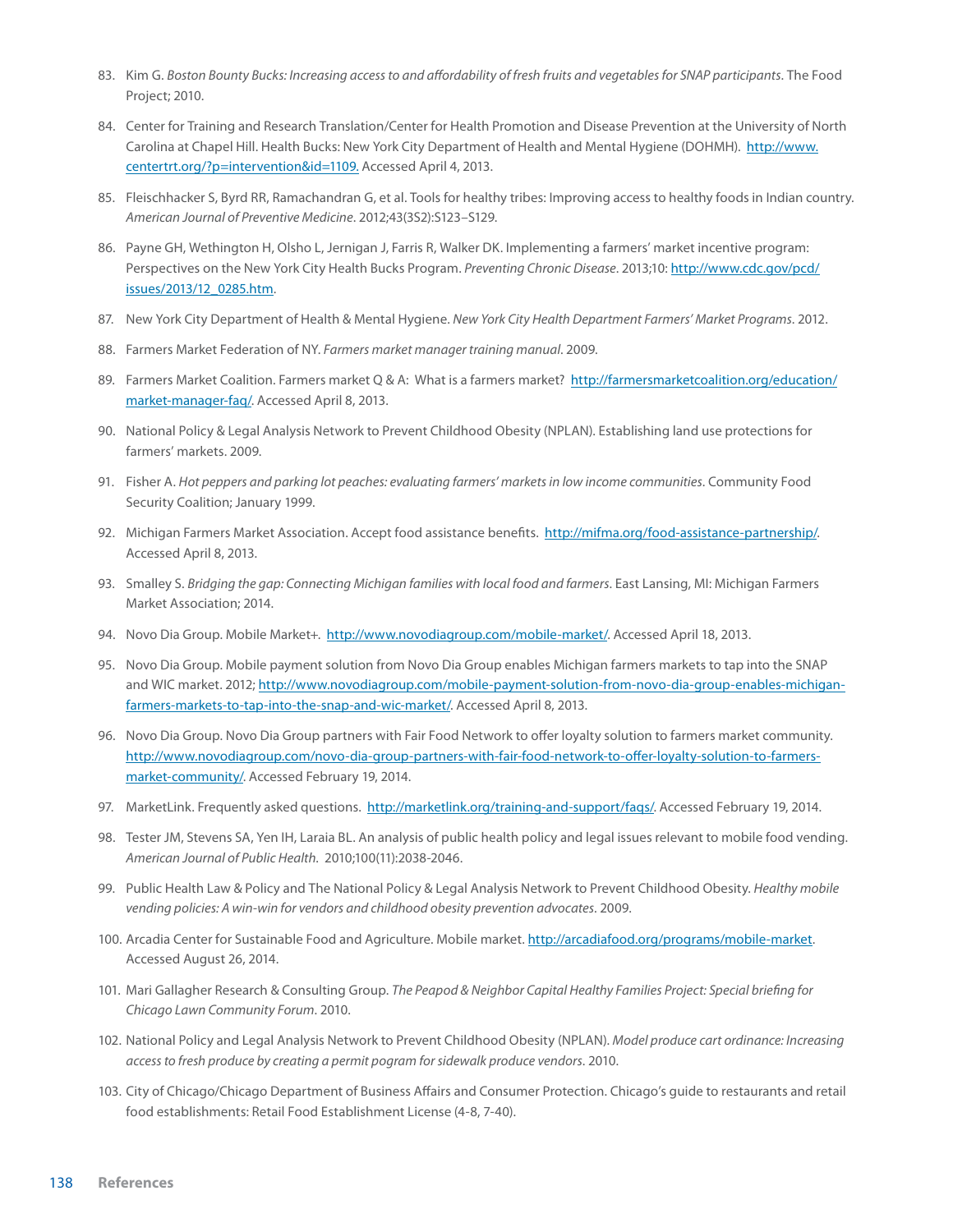- 104. Kansas City Parks and Recreation. Kansas City Parks and Recreation Vending Policy 4.7.08. 2006.
- 105. Hobson J, Quiroz-Martínez J. *Roadblocks to health: Transportation barriers to healthy communities*. Transportation and Land Use Coalition; Center for Third World Organizing; People United for a Better Oakland (PUEBLO); 2002.
- 106. Gottlieb R, Fisher A, Dohan M, O'Connor L, Parks V. *Homeward Bound: Food-related transportation strategies in low income and transit dependent communities*. The University of California Transportation Center, University of California at Berkeley; 1996.
- 107. Kieffer EC, Willis SK, Odoms-Young AM, et al. Reducing disparities in diabetes among African-American and Latino residents of Detroit: The essential role of community planning focus groups. *Ethnicity and Disease*. 2004;14(3; SUPP/1):27–37.
- 108. Steiss TA. *Calculating/Analyzing transit dependent populations using 2000 census data and GIS*. U.S. Department of Transportation/Federal Highway Administration; 2006.
- 109. Bell J, Cohen L. *The transportation prescription: Bold new ideas for healthy, equitable transportation reform in America*. PolicyLink, Prevention Institute, and Convergence Partnership; 2010.
- 110. Bell J, Standish M. Building healthy communities through equitable food access. *Community Development Investment Review*. 2009:75–87.
- 111. Ashman L, de la Vega J, Dohan M, Fisher A, Hippler R, Romain B. *Seeds of change: Strategies for food security for the inner city*. The Community Food Security Coalition; 1993.
- 112. Litman T. *Evaluating public transportation health benefits*. Victoria Transport Policy Institute; 2010.
- 113. Ortega J. *Car sharing in the United States: Helping people transition from welfare to work and improving the quality of life of lowincome families*. Community Transportation Association of America.
- 114. Parker TM. Recognizing excellence in transportation planning. *Public Roads*. 2005;68(5). [http://www.fhwa.dot.gov/](http://www.fhwa.dot.gov/publications/publicroads/05mar/05.cfm) [publications/publicroads/05mar/05.cfm.](http://www.fhwa.dot.gov/publications/publicroads/05mar/05.cfm)
- 115. Minnesota Department of Health/Environmental Health Division. *Healthy Communities Count!: Indicators of community health along the Central Corridor Light Rail Transit (LRT) route*. 2010.
- 116. The Metropolitan Council. The Metro Green Line. [http://www.metrocouncil.org/Transportation/Projects/Current-Projects/](http://www.metrocouncil.org/Transportation/Projects/Current-Projects/Central-Corridor.aspx) [Central-Corridor.aspx.](http://www.metrocouncil.org/Transportation/Projects/Current-Projects/Central-Corridor.aspx) Accessed July 24, 2014.
- 117. Vallianatos M, Pasciuto G, Swanson M, Shaffer S. *Bringing people to good food and good food to people: Enhancing food access through transportation and land use policies*. Urban & Environmental Policy Institute/Occidental College, Community Redevelopment Agency of Los Angeles, and Esparanza Community Housing Corporation; 2011.
- 118. National Complete Streets Coalition. *Complete Streets: Fundamentals*. Feb 27, 2013.
- 119. New York City Department of Design and Construction. Active design guidelines. 2013; [http://www.nyc.gov/html/ddc/html/](http://www.nyc.gov/html/ddc/html/design/active_design.shtml) [design/active\\_design.shtml](http://www.nyc.gov/html/ddc/html/design/active_design.shtml). Accessed February 27, 2013.
- 120. City of New York. *Active design guidelines: Promoting physical activity and health in design*. 2010.
- 121. City of Los Angeles Department of Transportation. *Los Angeles Department Of Transportation reroutes DASH Downtown to better serve the growing South Park area*. 2007.
- 122. McCann B. Community design for healthy eating: How land use and transportation solutions can help. Robert Wood Johnson Foundation; 2006.
- 123. Mohan V, Cassady D. *Supermarket shuttle programs: A feasibility study for supermarkets located in low-income, transit dependent, urban neighborhoods in California*. Davis, CA: Center for Advanced Studies in Nutrition and Social Marketing, University of California, Davis; 2002.
- 124. Vallianatos M, Shaffer A, Gottlieb R. *Transportation and food: The importance of access (A policy brief of the Center for Food and Justice, Urban and Environmental Policy Institute)*. Urban and Environmental Policy Institute, Occidental College; 2002.